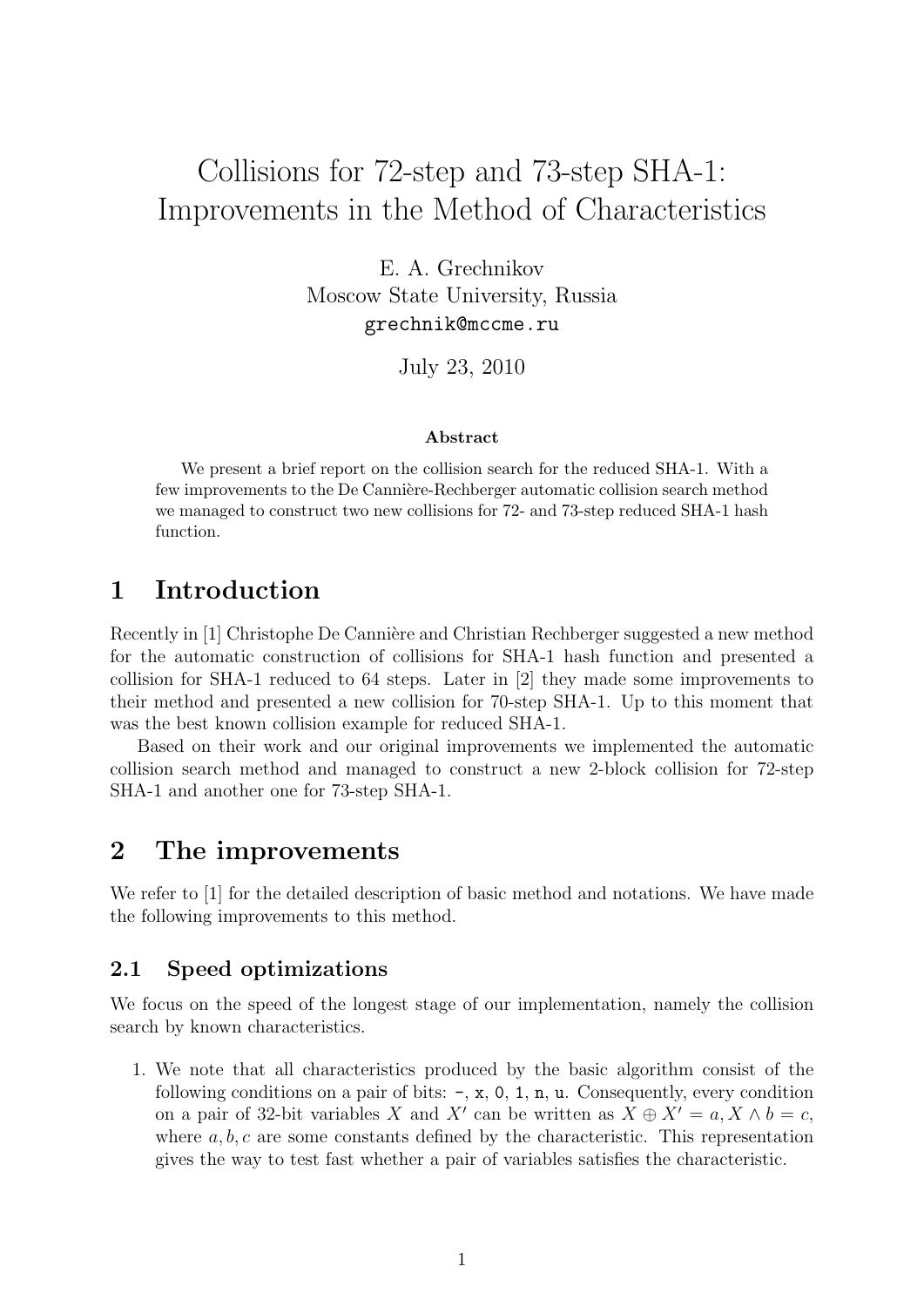- 2. The two last steps, however, are processed differently: the conditions for these steps are ignored when searching for the first block of a collision and are replaced by the condition  $X - X' = a$  when searching for the second block of a collision. This special processing significantly decreases the actual work factor as described in [2]. The values of  $N_s(i)$  in the tables 3–6 of the Appendix B are given with respect to this correction.
- 3. The search algorithm on each step  $i$  sequentially processes the values from the set  $\nabla W_i$ , so one must efficiently enumerate sets of the form  $X \wedge b = c$  with constant  $b$  and  $c$ . We use the following fast way: the first element in this set is  $c$ , the next element after x is given by the formula  $((x \vee b) + 1) \wedge \overline{b}) + c$ , and the enumerating is done when this formula gives  $c$ .
- 4. A characteristic implies limitations on every  $W_i^2$ . Sometimes such limitation could not be directly inferred from the conditions on first 16  $W_i^2$ 's, but it still gives an equation binding them.

For example, let us denote by  $[X]_i$  the j-th bit of a variable X and let us consider the characteristic from the Table 3. We have the condition  $[W_{66}]_4 = 0$  from  $\nabla W_{66}$ . Because each  $[W_i]_j$  is a linear combination of some bits in first 16 expanded message words, we can transform this condition to an equation with first 16 message words; taking into account that the values of some bits are fixed by the characteristic, we obtain the equation  $[W_9]_{22} \oplus [W_{11}]_{21} = 0$  or, equivalently,  $[W_{11}]_{21} = [W_9]_{22}$ . Therefore when enumerating possible values for  $W_{11}^2$ , one must take into account this equation.

However, in many cases, including the example, this is easily achieved without a complication of enumerating, because the task is still to go over all values  $X$  such that  $X \wedge b = c$ ; the only difference here is that b and c are not constants, but calculated using previous message words.

- 5. Sometimes an equation arising from a condition on  $W_i$  imposes a restriction on two or more bits of the same message word which is last in this equation. This is not the case for the characteristic from the Table 3, but there is one such equation for the characteristic from the Table 4, namely  $[W_{12}]_{21} \oplus [W_{12}]_{22} \oplus [W_9]_{20} \oplus \ldots = 0$  (all bits  $[W_i]_j$  with  $i < 9$  are omitted for brevity). It is harder than usual to enumerate all values in the set  $W_{12}^2$  which satisfy the equation. Fortunately, the number of such equations is small (zero for the Table 3, just one for the Table 4), so we solve this problem by dividing the search space into two subspaces for each equation. In this example the first subspace has  $[W_{12}]_{21} = 0$  and the second one has  $[W_{12}]_{21} = 1$ . Because the number of subspaces is small and the search itself consumes most of the time, the cost of additional operations to handle this division is negligible.
- 6. State update function in SHA-1 as a function of expanded message word is invertible. Therefore when looking for the values on the step  $i$  of the hash function, one can go over values for  $A_{i+1}^2$  as easily as over values for  $W_i^2$ . If the size of the set  $\nabla A_{i+1}^2$ is less than the message freedom at the step i, then using  $A_{i+1}^2$  as the source and calculating  $W_i^2$  gives some gain in the speed.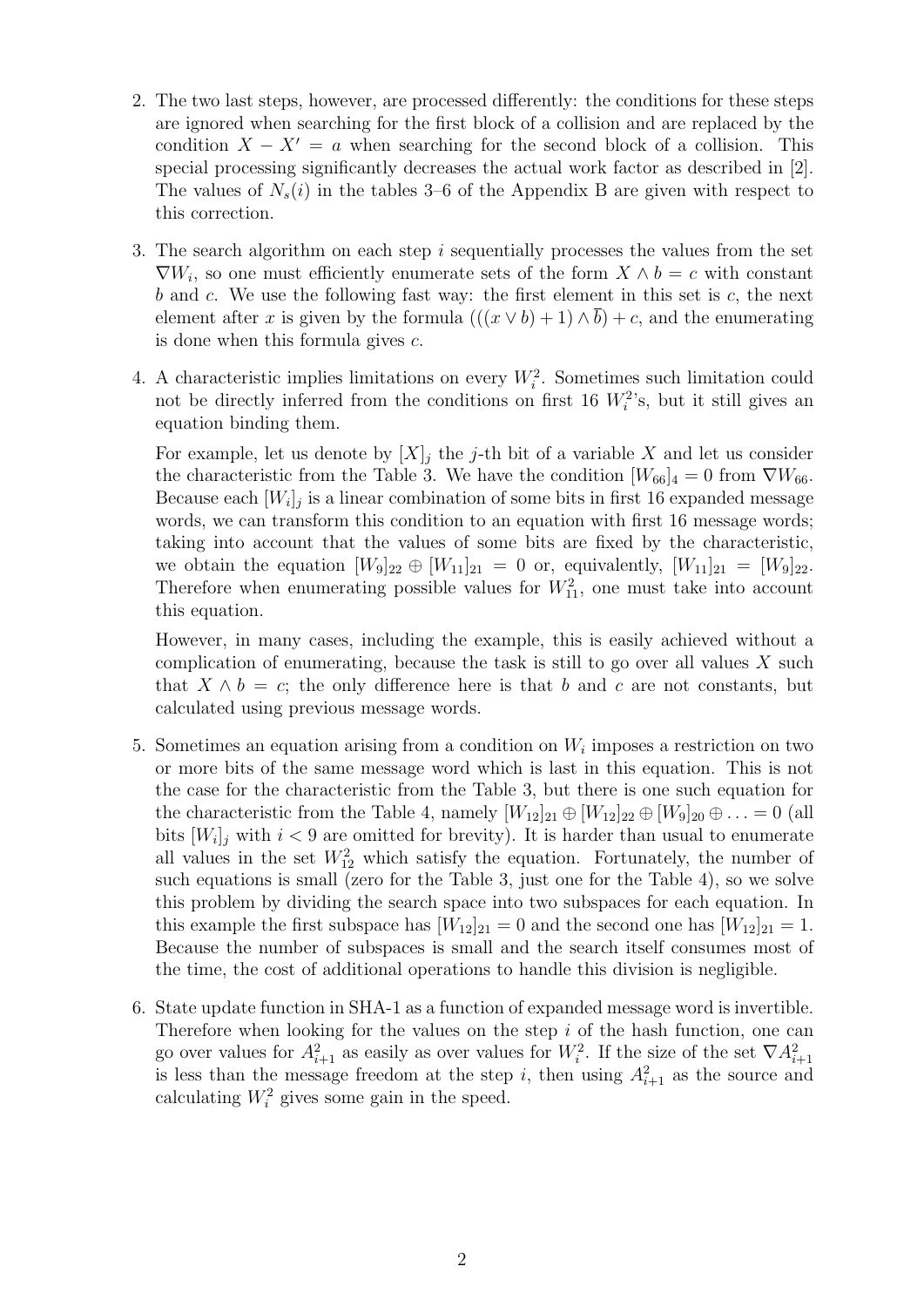### 2.2 Work factor formula

The modification of the search described in the last paragraph requires redefinition of the work factor. Namely, instead of the original definitions

$$
P_u(i) = P(A_{i+1}^2 \in \nabla A_{i+1} | A_{i-j}^2 \in \nabla A_{i-j} \text{ for } 0 \le j < 5, \text{ and } W_i^2 \in \nabla W_i)
$$
\n
$$
P_c(i) = P(\exists W_i^2 \in \nabla W_i : A_{i+1}^2 \in \nabla A_{i+1} | A_{i-j}^2 \in \nabla A_{i-j} \text{ for } 0 \le j < 5)
$$

the following definitions should be used when the size of the set  $\nabla A_{i+1}^2$  is less than the message freedom at the step i:

$$
P_u(i) = P(W_i^2 \in \nabla W_i | A_{i-j}^2 \in \nabla A_{i-j} \text{ for } 0 \le j < 5, \text{ and } A_{i+1}^2 \in \nabla A_{i+1})
$$
\n
$$
P_c(i) = P(\exists A_{i+1}^2 \in \nabla A_{i+1} : W_i^2 \in \nabla W_i | A_{i-j}^2 \in \nabla A_{i-j} \text{ for } 0 \le j < 5)
$$

The message freedom  $F_W(i)$  for given characteristic equals the size of the set  $\nabla W_i^2$ divided by  $2^k$ , where k is the number of equations with  $\{W_j\}$  with i being the biggest index in the equation. It should be redefined as the size of  $\nabla A_{i+1}^2$  divided by  $2^k$  with the same k.

For one specific characteristic this redefinition usually changes the value of work factor only by a small amount. However, the second stage of the collision generation, namely generation of the (nonlinear) characteristic, usually yields better results when using this variant of the work factor as target function for optimization.

### 2.3 Propagation optimization

Sometimes the propagation of conditions in individual steps does not guarantee that all conditions are found due to the interference between different steps. Let us consider the following example from one of the real experiments:

| $\overline{\imath}$ | $\nabla A_i$                       | $\nabla W_i$                        |
|---------------------|------------------------------------|-------------------------------------|
| $-3:$               | 01000000110010010101000111011000   |                                     |
| $-2$ :              | 01100010111010110111001111111010   |                                     |
| $-1$ .              | 111011111110011011010101110001001  |                                     |
| $\theta$ :          | 01100111010001010010001100000001   |                                     |
| 1:                  | n01n1-----1-----1--11-01111u1001   | x-nu-----------------00-0u1u10un    |
| 2:                  | $101n01---0-10---0---11n-110110n$  | $--nn---1------1---01---10u000$     |
| $\mathcal{R}$ :     | $01n1nnnnnnnnnnnnn0nnn-0---01n1n1$ | $001$ ---------------------0u00--un |
| 4:                  | $011n0n001111u1un000-1111u101-11$  |                                     |
| 5:                  | 101n000n00n0n1000n0nu000-011--10   |                                     |

One can verify that for each of 4 steps in the table there exists an input and an output satisfying the characteristic, and all conditions from the table could not be set any stronger without a loss of variants in each step. This means that the propagation for this characteristic does not impose any new conditions. However, there is no set of variables which satisfies all 4 steps. In less extreme cases the characteristic is not contradictory, but the propagation on per-step basis fails to find all conditions which follow from the current set.

We use the following way to circumvent such effects. In the example there are two variants for  $\{[A_0]_{23}, [A'_0]_{23}\}$ , namely  $[A_0]_{23} = [A'_0]_{23} = 0$  and  $[A_0]_{23} = [A'_0]_{23} = 1$ . We save the current characteristic, impose the condition  $[A_0]_{23} = [A'_0]_{23} = 0$  and try to propagate this condition as usual; it involves several other conditions which eventually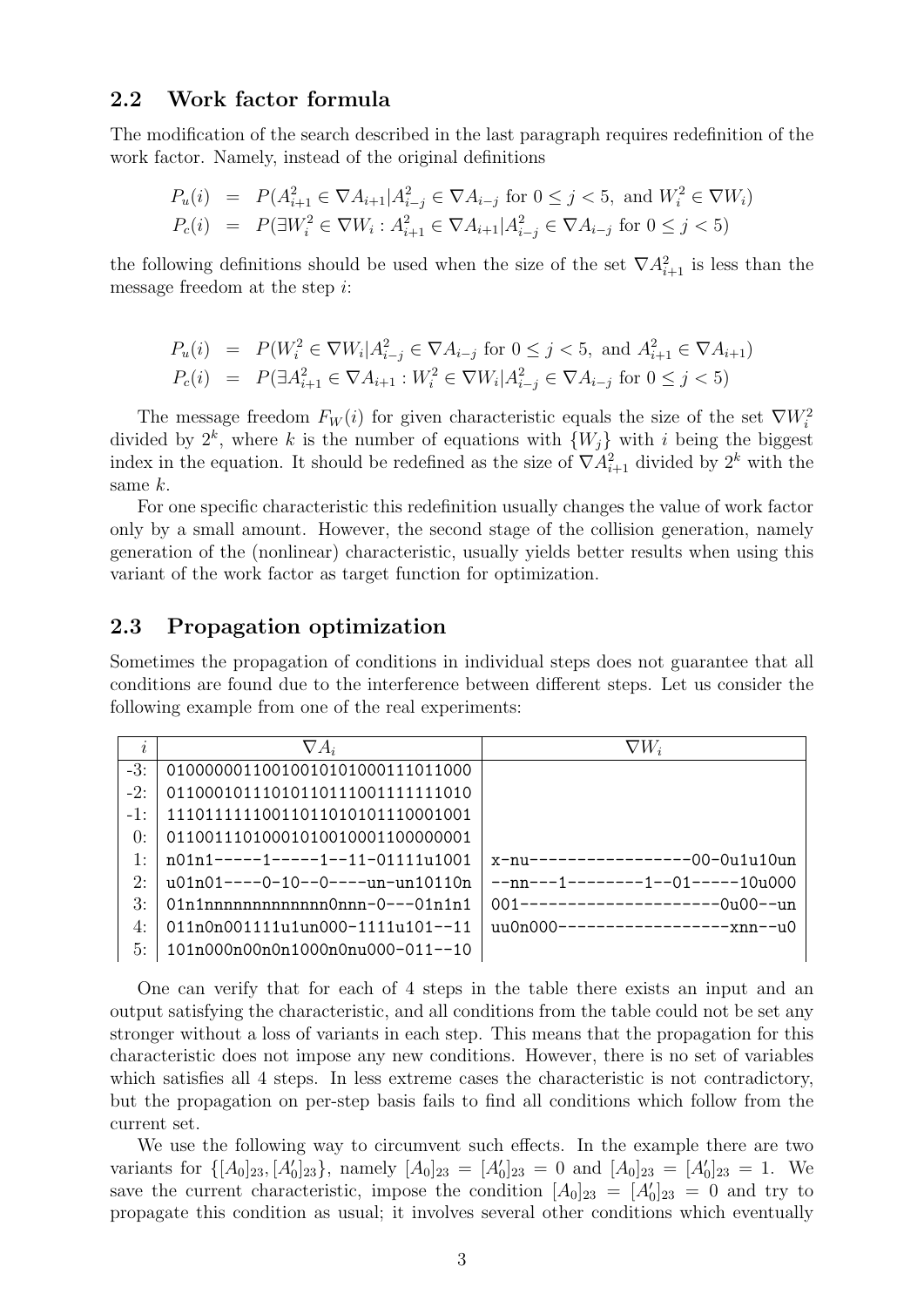lead to a contradiction. We restore the saved characteristic and impose now the condition  $[A_0]_{23} = [A'_0]_{23} = 1$ ; it involves several other conditions and still eventually leads to a contradiction. Because all variants are over, we conclude that the saved characteristic is contradictory itself. A less extreme (and more usual) situation is illustrated by choices for  $\{[A_0]_{20}, [A_0']_{20}\}$ ; here the additional condition  $[A_0]_{20} = [A_0']_{20} = 1$  leads to a contradiction, but the opposite condition  $[A_0]_{20} = [A_0']_{20} = 0$  does not; here we decide that the saved characteristic involves the second condition.

The exhaustion of all positions with subsequent per-step propagation of every possible condition in a position is a relatively hard operation. For the stage 2 of the method, namely random trials of positions where to impose the - restriction, this strategy is inefficient. We use the following simple strategy: remember all changed bits from the previous characteristic and try only positions near the changed bits. However, the simple strategy seems to be insufficient for the stage 3 of the method, namely an optimization of one characteristic found by the previous step. Each step of the stage 3 is itself the exhaustion of all positions with tests for the new work factor, selecting the variant with the best new work factor. We modify this procedure in the following way. We keep the best work factor found so far, initializing with the work factor for the previous step. We try to add each possible condition, use the per-step propagation procedure, calculate the work factor, and if the new work factor is better than the old one, run the costly exhausting propagation.

## 3 Calculations

We used the new Moscow State University cluster "Lomonosov" to carry out calculations for the collision search. The collisions and corresponding charecteristics could be found in Appendix A and B. Here we discuss some details of the calculations and the time they took.

Initially we were looking for a 72-step collision. The estimated work factor was about  $2^{52.9}$  visited nodes or, equivalently, about  $2^{47.6}$  compression function evaluations (not including the impact of additional operations for generating inputs and testing outputs). After all optimizations the final search for the second block of a collision took 13748 seconds (less than 4 hours) with 8192 executing cores. We did not stop the search immediately, and during 8 hours of calculations two other collisions were found.

After the success in 4 hours for 72 steps it became clear that we can build a 73-step collision still in reasonable time and without a significant interference with other users of the cluster. Indeed, incrementing number of steps in the hash function from 72 to 73 results in a factor of 8 in the work factor estimated by L-characteristic. So we also tried to look for a 73-step collision. The new estimated work factor was about  $2^{56.0}$  visited nodes (2<sup>50</sup>.<sup>7</sup> compression function evaluations). The actual time for the search of the second block was significantly lower than expected, only 2693 seconds (less than one hour) with 16384 cores due to some portion of luck; the found block was the first input which satisfied the characteristic up to the step 70 inclusive (but not the first for 69 steps), whereas for given characteristic it is natural to expect  $2<sup>7</sup>$  such inputs per one collision. In fact, the calculation of the first block with the estimated work factor of  $2^{52.2}$  visited nodes took longer, namely 18801 seconds with 8192 cores.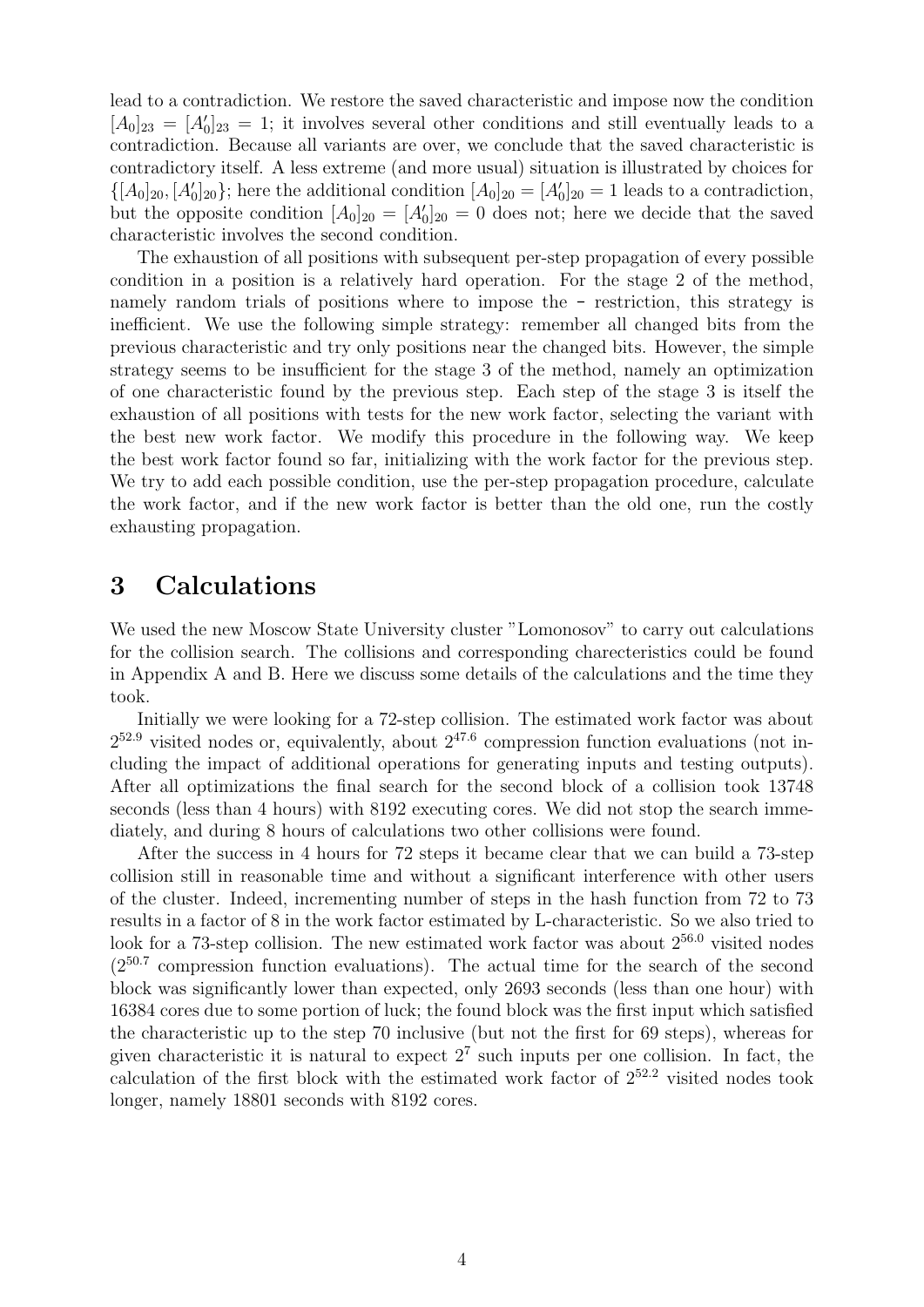# References

- [1] Christophe De Cannière and Christian Rechberger. Finding SHA-1 Characteristics: General Results and Applications. In Proceedings of ASIACRYPT, volume 4284 of LNCS, pages 1–20. Springer, 2006.
- [2] Christophe De Cannière, Florian Mendel, and Christian Rechberger. Collisions for  $70$ step SHA-1: On the Full Cost of Collision Search. In Proceedings of Selected Areas in Cryptography, volume 4876 of LNCS, pages 56-73. Springer, 2007.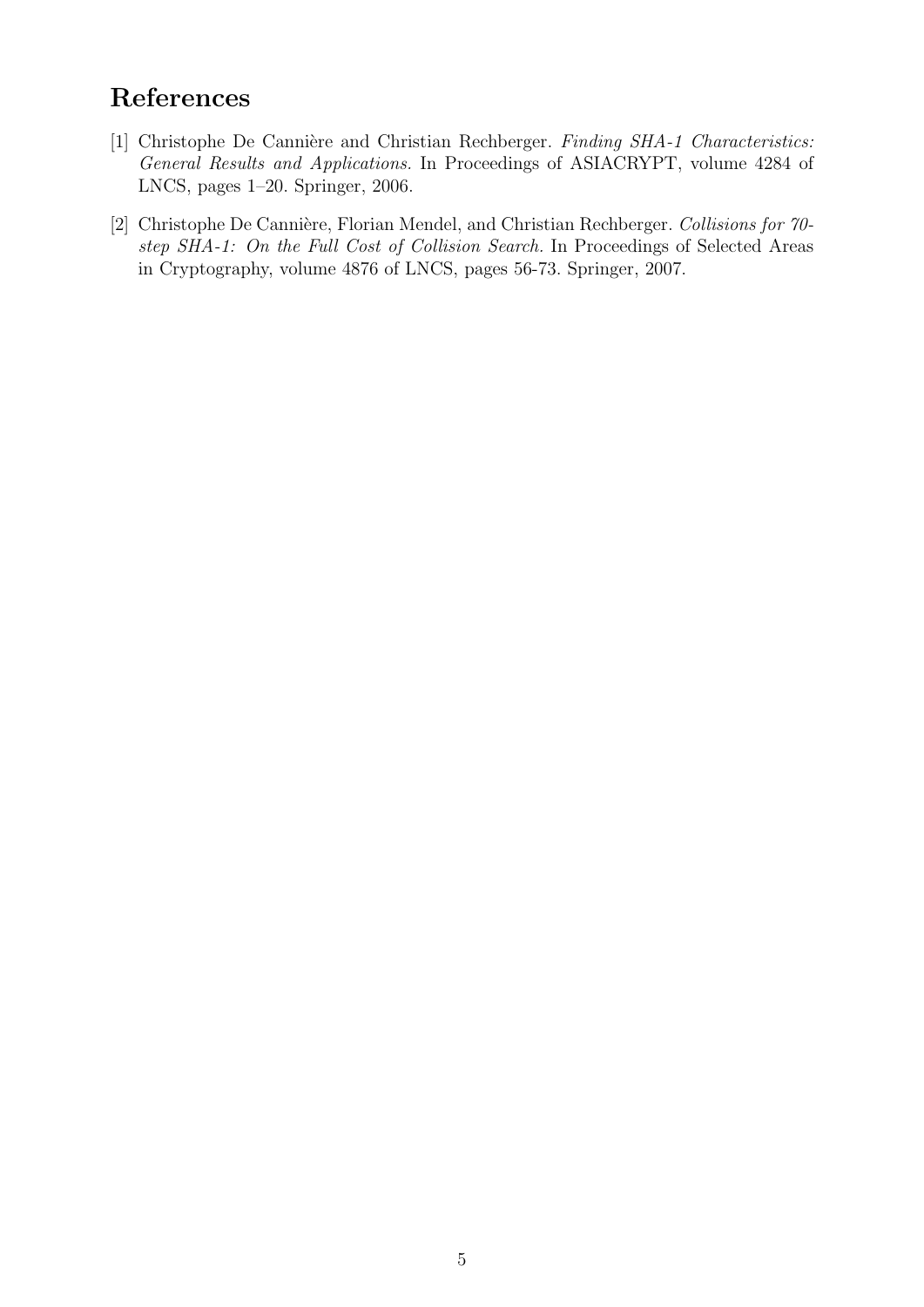# A Collisions for the 72- and 73- step reduced SHA-1

|  |  |  | Table 1. Example of a 72-step SHA-1 collision using the standard IV |  |
|--|--|--|---------------------------------------------------------------------|--|
|  |  |  |                                                                     |  |

| $\dot{i}$  |          | Message 1, first block |                        |                                              |          | Message 1, second block |                         |          |  |  |
|------------|----------|------------------------|------------------------|----------------------------------------------|----------|-------------------------|-------------------------|----------|--|--|
| $1 - 4$    | 3025A31B | 5F59436A               | 0F8879FB               | BC105B37                                     | EFD21A91 | D9BF0685                | F1A113A6                | 3DD066F8 |  |  |
| $5 - 8$    | 7027A2DD | DO1BB3AD               | FE93CD37               | 9BA04133                                     | 584BFE78 | 785A1B43                | E4788FB7                | FC75B5C7 |  |  |
| $9 - 12$   | 1ED31745 | 91A434B0               | DE7FFC1B               | 23C8AF2E                                     | 16161BF1 | 41FFD877                | 741768BA                | FA77D91D |  |  |
| $13 - 16$  | BF7D8CBF | 03E95C5A               | E28006FF               | 960257A8                                     | 951713BA | C918ECB0                | 25D1CCBD                | 28FC51EE |  |  |
| $\imath$   |          |                        | Message 2, first block |                                              |          |                         | Message 2, second block |          |  |  |
| $1 - 4$    | 8025A348 | 6F594362               | 0F8879B8               | 6C105B45                                     | 5FD21AC2 | E9BF068D                | F1A113E5                | EDD0668A |  |  |
| $5 - 8$    | CO27A2CD | 201BB3CF               | 3E93CD75               | 9BA04103                                     | E84BFE68 | 885A1B21                | 24788FF5                | FC75B5F7 |  |  |
| $9 - 12$   | FED31707 | B1A434D0               | 3E7FFC5A               | 03C8AF7E                                     | F6161BB3 | 61FFD817                | 941768FB                | DA77D94D |  |  |
| $_{13-16}$ | 7F7D8CFE | E3E95C28               | 428006FC               | 560257BA                                     | 551713FB | 2918ECC2                | 85D1CCBE                | E8FC51FC |  |  |
| $\dot{i}$  |          |                        |                        | XOR-differences are the same for both blocks |          |                         |                         |          |  |  |
| $1 - 4$    | B0000053 | 30000008               | 00000043               | D0000072                                     | B0000053 | 30000008                | 00000043                | D0000072 |  |  |
| $5 - 8$    | B0000010 | F0000062               | C0000042               | 00000030                                     | B0000010 | F0000062                | C0000042                | 00000030 |  |  |
| $9 - 12$   | E0000042 | 20000060               | E0000041               | 20000050                                     | E0000042 | 20000060                | E0000041                | 20000050 |  |  |
| $_{13-16}$ | C0000041 | E0000072               | A0000003               | C0000012                                     | C0000041 | E0000072                | A0000003                | C0000012 |  |  |
| $\dot{i}$  |          |                        |                        | The colliding hash values                    |          |                         |                         |          |  |  |
| $1 - 5$    | 9767B27C | 20258492               | 1CB52F9E               | C3DE9884                                     | 90340C86 |                         |                         |          |  |  |

Table 2. Example of a 73-step SHA-1 collision using the standard IV

|                     |                                                   |          |                        |                                              |          | o        |                         |          |
|---------------------|---------------------------------------------------|----------|------------------------|----------------------------------------------|----------|----------|-------------------------|----------|
| $\imath$            |                                                   |          | Message 1, first block |                                              |          |          | Message 1, second block |          |
| $1 - 4$             | 0008FD3A                                          | 5030156A | 1579C26A               | 39FDB111                                     | 6D0ED8E7 | 799C24C1 | 2COD2CB1                | 8F195EFA |
| $5 - 8$             | DAD82EFB                                          | 43512ECE | EC7CF4D4               | AF6DD8DA                                     | 3DF30C98 | 67C66D0E | AE975974                | 90C24B82 |
| $9 - 12$            | 85D47221                                          | A14721A6 | AODOF5C9               | 925B8E10                                     | 07D0F970 | 19882826 | A200140F                | 6241CD6E |
| $13 - 16$           | 29F82476                                          | 8AA46689 | 3FEE95A1               | 8E00AFAA                                     | DEFA9EB3 | 7C0A5ADF | 3A7A8AE4                | 59BA9D11 |
| $\mathbf{r}$        | Message 2, first block<br>Message 2, second block |          |                        |                                              |          |          |                         |          |
| $1 - 4$             | 9008FD4A                                          | E0301539 | 2579C262               | 39FDB152                                     | FD0ED897 | C99C2492 | 1COD2CB9                | 8F195EB9 |
| $5 - 8$             | 0AD82E89                                          | F3512EDE | 1C7CF4B6               | 6F6DD898                                     | EDF30CEA | D7C66D1E | 5E975916                | 50C24BC0 |
| $9 - 12$            | 85D47211                                          | 414721E4 | 80D0F5A9               | 725B8E51                                     | 07D0F940 | F9882864 | 8200146F                | 8241CD2F |
| $_{13-16}$          | 09F82426                                          | 4AA466C8 | DFEE95D3               | 2E00AFA9                                     | FEFA9EE3 | BCOA5A9E | DA7A8A96                | F9BA9D12 |
| $\mathbf{r}$        |                                                   |          |                        | XOR-differences are the same for both blocks |          |          |                         |          |
| $1 - 4$             | 90000070                                          | B0000053 | 30000008               | 00000043                                     | 90000070 | B0000053 | 30000008                | 00000043 |
| $5 - 8$             | D0000072                                          | B0000010 | F0000062               | C0000042                                     | D0000072 | B0000010 | F0000062                | C0000042 |
| $9 - 12$            | 00000030                                          | E0000042 | 20000060               | E0000041                                     | 00000030 | E0000042 | 20000060                | E0000041 |
| $13 - 16$           | 20000050                                          | C0000041 | E0000072               | A0000003                                     | 20000050 | C0000041 | E0000072                | A0000003 |
| $\boldsymbol{\eta}$ |                                                   |          |                        | The colliding hash values                    |          |          |                         |          |
| $1 - 5$             | AD84BC2B                                          | 50E6084F | 03578AC1               | 3FE924DD                                     | BC8F9B07 |          |                         |          |
|                     |                                                   |          |                        |                                              |          |          |                         |          |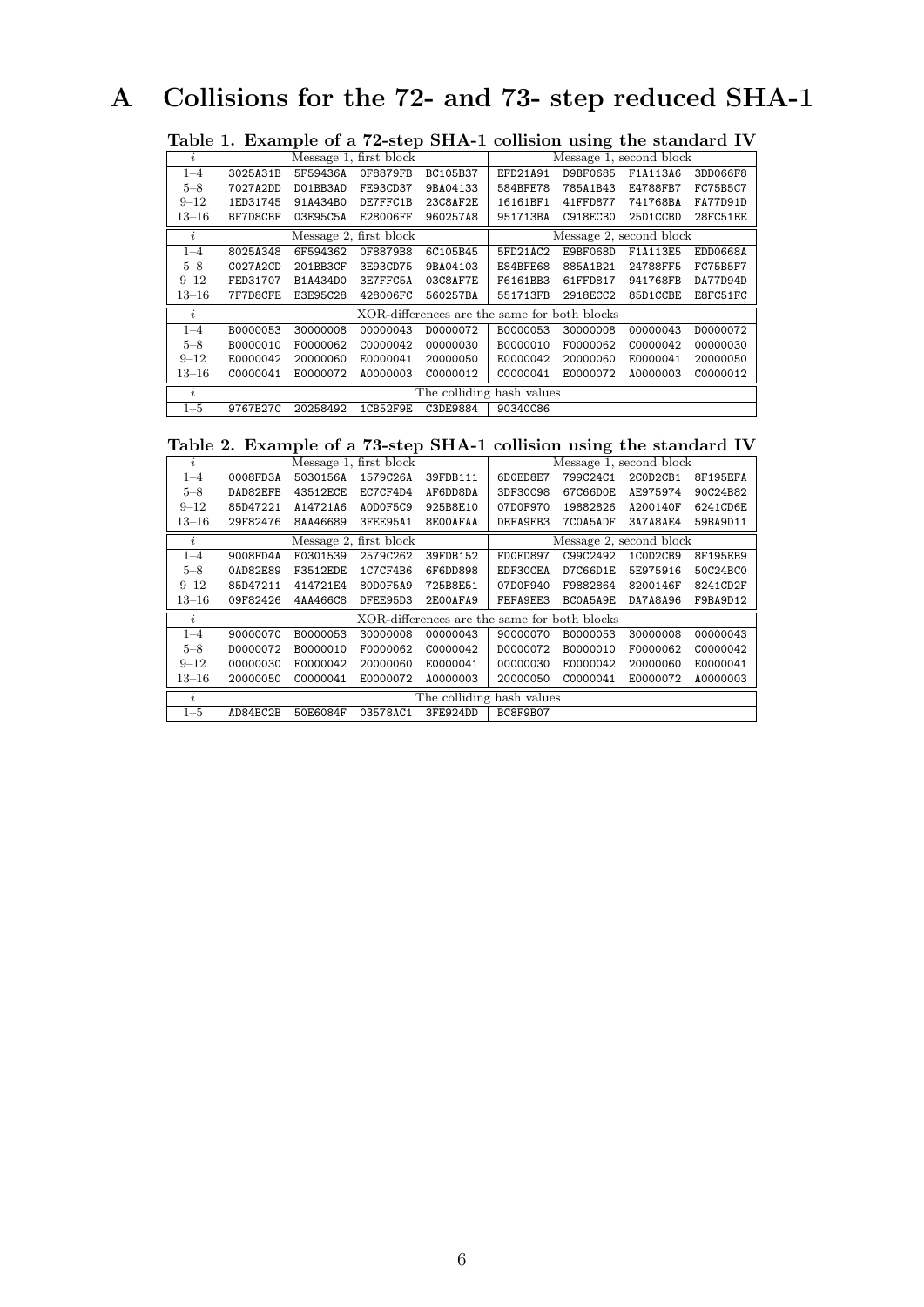### $\, {\bf B}$ Characteristics for the 72- and 73- step reduced  $SHA-1$

|                | Table 3. Characteristic used for the first block of the 72-step collision |                                                                                  |                   |                    |                    |                |  |  |  |
|----------------|---------------------------------------------------------------------------|----------------------------------------------------------------------------------|-------------------|--------------------|--------------------|----------------|--|--|--|
| i              | $\nabla A_i$                                                              | $\nabla W_i$                                                                     | $F_W$             | $P_u(i)$           | $P_c(i)$           | $N_s(i)$       |  |  |  |
| $-4:$          | 00001111010010111000011111000011                                          |                                                                                  |                   |                    |                    |                |  |  |  |
| -3:            | 01000000110010010101000111011000                                          |                                                                                  |                   |                    |                    |                |  |  |  |
| $-2:$<br>$-1:$ | 01100010111010110111001111111010<br>111011111110011011010101110001001     |                                                                                  |                   |                    |                    |                |  |  |  |
| 0:             | 01100111010001010010001100000001                                          | n0uu000000100101-----0110n0u10uu                                                 | $\overline{2}$    | 0.00               | 0.00               | 4.99           |  |  |  |
| 1:             | uu0n111111101101000-1-01111nn1u1n                                         | 01nu111101011---0----0110110u010                                                 | 1                 | 0.00               | 0.00               | 6.99           |  |  |  |
| 2:             | 110n0001010100011000-n1nn10100n0                                          | 000011111000100-01-1---11u1110uu                                                 | 1                 | 0.00               | 0.00               | 7.99           |  |  |  |
| 3:             | 101001101110100n0uun00-1unn010un                                          | un1u110000010000-------10nuu01u1                                                 | 0                 | 0.00               | 0.00               | 8.99           |  |  |  |
| 4:             | nnn01001011nn0u101111011110u0110                                          | n1uu0000001001111010---0110u1101                                                 | 0                 | 0.00               | 0.00               | 8.99           |  |  |  |
| 5:             | 1000n0un0u000001u1n011un111n100n<br>n1unnnnnnnnnn1n01011nnu0n00010u1      | uunu0000000110111011-----nu011n1                                                 | 0                 | 0.00               | 0.00               | 8.99           |  |  |  |
| 6:<br>7:       | 0011010111111nuu1u001001u01100u0                                          | uu11111010010011110011-10n1101u1<br>10011011101000000----001-0uu0011             | 0<br>1            | 0.00<br>0.00       | 0.00<br>0.00       | 8.99<br>8.99   |  |  |  |
| 8:             | n000000110101110unnn-nnn11110nu0                                          | nnn1111011010---000101110u0001n1                                                 | 1                 | 0.00               | 0.00               | 9.99           |  |  |  |
| 9:             | n1000001100000-01100100n100u11n1                                          | 10n10001--100100001--1001nu10000                                                 | $\mathbf{0}$      | 0.00               | 0.00               | 10.99          |  |  |  |
| 10:            | 000101011111111111011n1000n0unu1                                          | uun111100111111-------000n01101u                                                 | 7                 | 0.00               | 0.00               | 10.99          |  |  |  |
| 11:            | $n101110101111------$ unn00u0100                                          | 00u0001111-------------10n1n1110                                                 | 9                 | $-2.00$            | $-1.83$            | 17.99          |  |  |  |
| 12:            | 0100101111011----------1111101n1                                          | un111111----------------1n11111u                                                 | 6                 | $-0.20$            | $-0.20$            | 24.99          |  |  |  |
| 13:<br>14:     | n101101110001011-------01100000<br>1010011110110111--------0101u00        | nnn000111110-------------unu10u0<br>u1u00010100--------------11111uu             | 6<br>3            | $-1.00$<br>-0.56   | $-0.91$<br>-0.56   | 30.79<br>35.79 |  |  |  |
| 15:            | n101000001001111000------0010011                                          | un01011000000-1-----------1n10n0                                                 | 11                | $-2.05$            | $-0.13$            | 38.22          |  |  |  |
| 16:            | 011010001010100-----------0010n1                                          | 0un00101001-------------1u11111n                                                 | $\overline{0}$    | 0.00               | 0.00               | 47.17          |  |  |  |
| 17:            | n00011101-----------------001100                                          | nn10000--1--------------00un01n1                                                 | $\overline{0}$    | -3.00              | -0.83              | 47.17          |  |  |  |
| 18:            | 101---011-------------------11001                                         | 01u011111010-1-----------010101n                                                 | 0                 | -0.17              | -0.17              | 44.17          |  |  |  |
| 19:            | -000------------------------00---                                         | nn0101011---------------100101n0                                                 | 0                 | 0.00               | 0.00               | 44.00          |  |  |  |
| 20:<br>21:     | ----------------------------01n-                                          | nnu000-0---------------01u1000n0<br>0un01111111-------------1u0111n0             | 0<br>0            | -1.00<br>0.00      | -1.00<br>0.00      | 44.00<br>43.00 |  |  |  |
| 22:            | ---------------------------------                                         | n0101110----------------001100u0                                                 | 0                 | 0.00               | 0.00               | 43.00          |  |  |  |
| 23:            | --------------------------------                                          | 01111-00------------------0010111                                                | 0                 | 0.00               | 0.00               | 43.00          |  |  |  |
| 24:            |                                                                           | 1001010011-------------011111001                                                 | 0                 | 0.00               | $-0.00$            | 43.00          |  |  |  |
| 25:            | ---------------------------------                                         | n11110----------------1100010011                                                 | 0                 | 0.00               | 0.00               | 43.00          |  |  |  |
| 26:            | --------------------------------                                          | 1110-10-1--------------0001100u0                                                 | 0                 | $-1.00$            | $-1.00$            | 43.00          |  |  |  |
| 27:<br>28:     | -------------------------------  -<br>---------------------------------   | 01000010----------------0n110011<br>000011---0--------------01100110             | 0<br>0            | 0.00<br>$-2.00$    | 0.00<br>$-2.00$    | 42.00<br>42.00 |  |  |  |
| 29:            | ------------------------------  -                                         | n11-11-1----1---------------n111000                                              | $\theta$          | 0.00               | 0.00               | 40.00          |  |  |  |
| 30:            | --------------------------------                                          | u0010111---------------00000001                                                  | 0                 | $-2.00$            | $-2.00$            | 40.00          |  |  |  |
| 31:            |                                                                           | 1000---1--------------------u111001                                              | 0                 | 0.00               | 0.00               | 38.00          |  |  |  |
| 32:            | --------------------------------                                          | u0-00-1---------------000010101u                                                 | 0                 | $-2.00$            | $-2.00$            | 38.00          |  |  |  |
| 33.            | --------------------------------                                          | 10110-1----------------10un00111                                                 | 0                 | 0.00               | 0.00               | 36.00          |  |  |  |
| 34:<br>35:     | --------------------------------                                          | n100---0---------------0000000un<br>$0x11-1-----$ ---------------------0101000n1 | 0<br>0            | $-1.00$<br>$-2.00$ | $-1.00$<br>-1.00   | 36.00<br>35.00 |  |  |  |
| 36:            |                                                                           | nu10-1----------------011u100111                                                 | 0                 | $-1.00$            | $-1.00$            | 33.00          |  |  |  |
| 37:            | --------------------------------                                          | nn---10----------------0111000u0                                                 | 0                 | $-1.00$            | -1.00              | 32.00          |  |  |  |
| 38:            | -------------------------                                                 | x01-0-----------------0011010110                                                 | 0                 | 0.00               | $-0.00$            | 31.00          |  |  |  |
| 39.            |                                                                           | u1001------------------100110101                                                 | 0                 | 0.00               | $-0.00$            | 31.00          |  |  |  |
| 40:<br>41:     | --------------------------------                                          | u1---1----------------00000001n1<br>$01-1-0-0-----10u10001-$                     | $\theta$<br>0     | $-1.00$<br>0.00    | $-1.00$<br>0.00    | 31.00<br>30.00 |  |  |  |
| 42:            | -------------------------------                                           | 1101-------------------0110001u0                                                 | 0                 | $-1.00$            | $-1.00$            | 30.00          |  |  |  |
| 43.            |                                                                           | $x-01$ --------------------01011111                                              | 0                 | $-1.00$            | $-1.00$            | 29.00          |  |  |  |
| 44:            | ---------------------------------                                         | n-0-1-1----------------11110001-1                                                | $\theta$          | $-1.00$            | $-1.00$            | 28.00          |  |  |  |
| 45:            | ---------------------------------                                         | n-0----1----------------111001010                                                | 0                 | 0.00               | 0.00               | 27.00          |  |  |  |
| 46:            | --------------------------------                                          | ---1-------------------1010001u1<br>$-1---0------------1n011-01$                 | 0                 | $-1.00$            | $-1.00$            | 27.00          |  |  |  |
| 47:<br>48:     | --------------------------------                                          | $-1$ ---------------------1111001100                                             | 0<br>0            | 0.00<br>$-2.00$    | $-0.00$<br>$-2.00$ | 26.00<br>26.00 |  |  |  |
| 49:            |                                                                           | x10-------------------111n0001--                                                 | $\theta$          | $-1.00$            | $-1.00$            | 24.00          |  |  |  |
| 50:            | --------------------------------                                          | n----------------------10111-1n-                                                 | 0                 | $-2.00$            | $-2.00$            | 23.00          |  |  |  |
| 51:            | --------------------------------                                          | 0----------------------110100000                                                 | $\overline{0}$    | $-1.00$            | $-1.00$            | 21.00          |  |  |  |
| 52.            | -----------------------------                                             | $x0$ -------------------010111001--                                              | $\mathbf{0}$      | -1.00              | $-1.00$            | 20.00          |  |  |  |
| 53:            |                                                                           | x0-0------------------10110-00-1                                                 | $\mathbf{0}$      | 0.00               | 0.00               | 19.00          |  |  |  |
| 54:<br>55:     |                                                                           | ----------------------0001101000<br>1----------------------00101---0             | $\theta$<br>0     | 0.00<br>0.00       | -0.00<br>0.00      | 19.00<br>19.00 |  |  |  |
| 56:            |                                                                           | $1-0$ -------------------1110-11-0-                                              | 0                 | 0.00               | 0.00               | 19.00          |  |  |  |
| 57:            |                                                                           | -----------------------110100-0-                                                 | 0                 | 0.00               | 0.00               | 19.00          |  |  |  |
| 58:            |                                                                           | ----------------------000100---0                                                 | 0                 | 0.00               | 0.00               | 19.00          |  |  |  |
| 59.            |                                                                           | $-0$ ---------------------10-01-0--                                              | $\overline{0}$    | 0.00               | 0.00               | 19.00          |  |  |  |
| 60:<br>61:     | ------- <u>n</u> --                                                       | ----------------------111000-n--<br>-----------------------1u0---10-             | 0<br>0            | $-1.00$<br>0.00    | -0.19<br>0.00      | 19.00<br>18.00 |  |  |  |
| 62:            |                                                                           | ------------------11-11-0x--                                                     | $\overline{0}$    | $-1.00$            | 0.00               | 18.00          |  |  |  |
| 63.            |                                                                           | $-0$ ---------------------11000n--x                                              | $\theta$          | $-2.00$            | $-0.19$            | 17.00          |  |  |  |
| 64:            | ----------- <u>n</u> ---                                                  | ------------------10100u00---n-x                                                 | $\theta$          | $-2.00$            | $-0.42$            | 15.00          |  |  |  |
| 65:            | --------------------                                                      | -------------------0010-u1-0x1-u                                                 | $\mathbf{0}$      | $-1.00$            | $-0.00$            | 13.00          |  |  |  |
| 66:<br>67:     | ---------------- <u>n</u> ----                                            | ---------------11000101n-xx-<br>-------------------011u0---0n-xx                 | 0<br>$\mathbf{0}$ | $-3.00$<br>$-3.00$ | $-0.36$<br>$-0.42$ | 12.00<br>9.00  |  |  |  |
| 68:            | ---------------- <u>n</u> ---                                             | ----------------00-u1-0xn-ux                                                     | 0                 | $-3.00$            | $-0.42$            | 6.00           |  |  |  |
| 69:            | ----------------- <u>n</u> ---                                            | ---------------01u0-n-xx-u                                                       | $\theta$          | $-3.00$            | $-0.36$            | 3.00           |  |  |  |
| 70:            | --------- <u>n</u> -----                                                  | -----------------u01---nxxx-                                                     | $\overline{0}$    | $-4.00$            | $-0.91$            | 0.00           |  |  |  |
| 71:            | ------------ <u>n</u> ----                                                | --------------u1-1x--u--                                                         | $\theta$          | $-1.00$            | $-0.00$            | 0.00           |  |  |  |
| 72:            |                                                                           |                                                                                  |                   |                    |                    |                |  |  |  |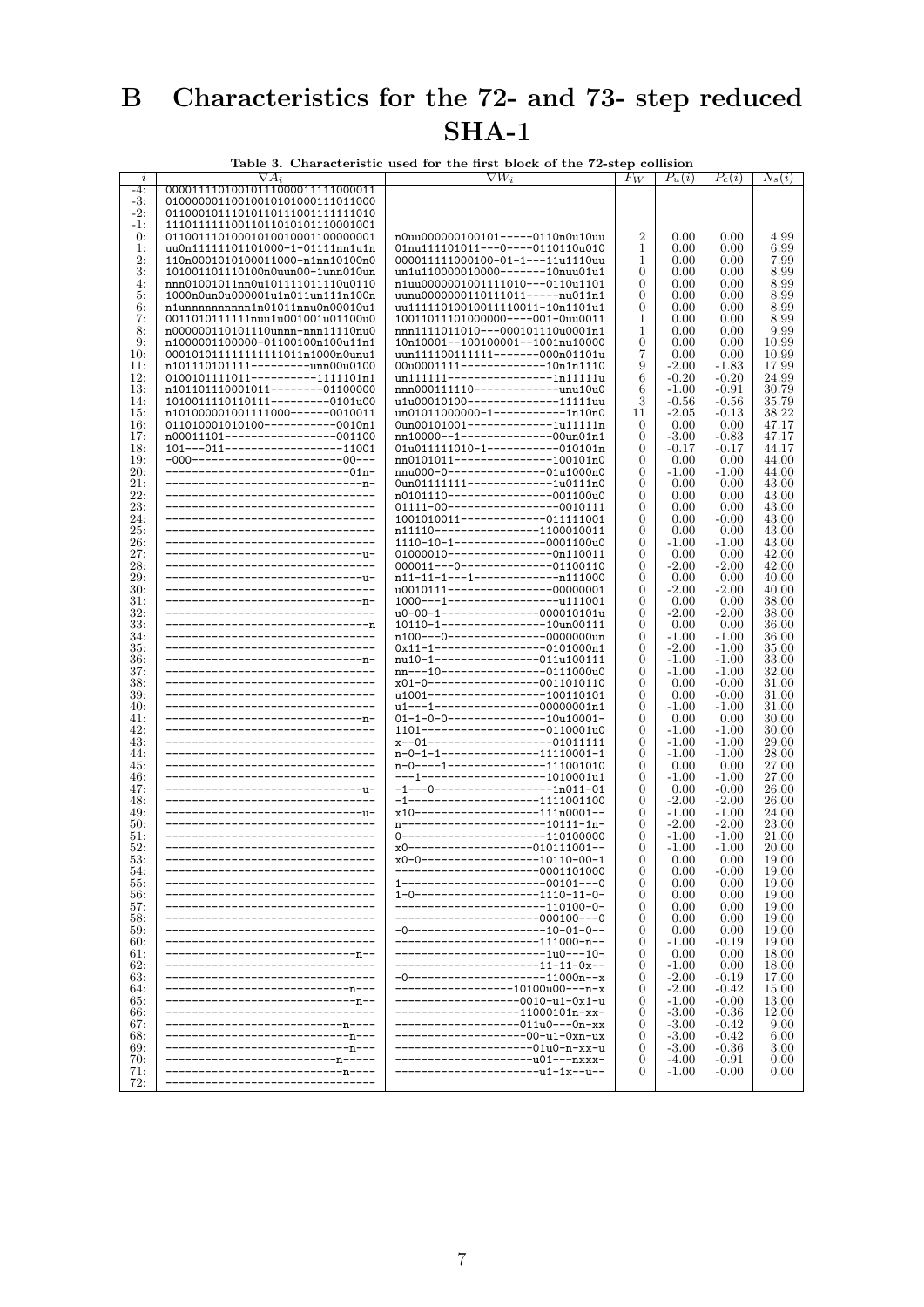| $\dot{\imath}$ | $\nabla A_i$                      | $\nabla W_i$                                                          | $F_W$          | $P_u(i)$ | $P_c(i)$ | $N_s(i)$ |
|----------------|-----------------------------------|-----------------------------------------------------------------------|----------------|----------|----------|----------|
| -4:            | 0000110010111101101100000010n010  |                                                                       |                |          |          |          |
| $-3:$          | 111011101000111110010010000nu001  |                                                                       |                |          |          |          |
| $-2:$          | 10010101001111001110010111n00101  |                                                                       |                |          |          |          |
| -1:            | 100010110011110000011111nuuuu101  |                                                                       |                |          |          |          |
| 0:             | 01001000101111011111001u1nuuu000  |                                                                       | 7              | 0.00     | 0.00     | 0.00     |
|                |                                   | u1un111111101-----0----101n0u00nu<br>11nu100-----11---0-00--01000n101 |                |          |          |          |
| 1:             | n10u01101101-----1u1--010n10111n  |                                                                       | 4              | 0.00     | 0.00     | 0.00     |
| 2:             | 1111nnnnnnnnn10-0-1n--0nu0nn011   | $1111000110---01---0---0111n1001un$                                   | 0              | 0.00     | 0.00     | 4.00     |
| 3:             | 11un0011u1010101nnnn0uun00unu1nu  | nn1u1101110--------001-01uuu10n0                                      | 1              | 0.00     | 0.00     | 4.00     |
| 4:             | 000001111uu10n0n-n1n1n11000110u1  | n1nu1000010-1-------11--011u1000                                      | 1              | -5.00    | $-5.00$  | 5.00     |
| 5:             | u011nu11n0110011u11-n10nu010000u  | nuuu10000101-------110---un000u1                                      | 0              | 0.00     | 0.00     | 0.00     |
| 6:             | 0100nuuuuuuuuuuu10010un11u0u0nn   | uu10010001111000---------n1101u1                                      | 3              | 0.00     | 0.00     | 0.00     |
| 7:             | 00000100111010010n--u-nun11u0010  | 111111000111-------1-10-11nn0111                                      | $\overline{2}$ | 0.00     | 0.00     | 0.00     |
| 8:             | n0110010111000000000-11-01011001  | nnn1011000------------111u1100n1                                      | 8              | 0.00     | 0.00     | 0.00     |
| 9:             | 111110001000-------1-01110110000  | 01n0000-1---------------0uu10111                                      | $\overline{7}$ | $-1.00$  | $-0.96$  | 6.99     |
| 10:            | n0011100000000-------0-u010unnn1  | nuu1010000-------------01n11101n                                      | 10             | $-4.00$  | $-0.83$  | 12.99    |
| 11:            | 1010101010101-----------un00011nn | 11u110100---------------0n0u1101                                      | 12             | $-1.00$  | $-0.83$  | 18.99    |
| 12:            | 100010000001------------011011n1  | un01010-----------------1x11101n                                      | 8              | -1.19    | $-1.18$  | 29.99    |
| 13:            |                                   |                                                                       | 9              | $-5.00$  | $-0.91$  | 36.80    |
|                | n1010100111111----------10111110  | uun0100100----------------nuu00n0                                     | $\overline{2}$ |          |          |          |
| 14:            | 01010000100001-----------1010n00  | n0u001011----------------01111nu                                      |                | $-0.02$  | $-0.02$  | 40.80    |
| 15:            | n10000100000101110-------0001111  | nn10100011111-------------1n11u0                                      | 11             | $-2.23$  | $-0.07$  | 42.78    |
| 16:            | 001000011010010-----------1111n1  | 1nn0001011-1------------1u10110u                                      | 0              | $-0.00$  | 0.00     | 51.54    |
| 17:            | $n00010010-------------101001$    | nn00000-----------------01un11u1                                      | 0              | -3.42    | $-1.09$  | 51.54    |
| 18:            | 0010--110-------------------11001 | 11u010100000-0-----------001010u                                      | 0              | $-0.13$  | $-0.13$  | 48.13    |
| 19:            | -001------------------------100-- | nu111010----------------100101u0                                      | 0              | 0.00     | 0.00     | 48.00    |
| 20:            | ---------------------------00u-   | nun100------------------------1101n0                                  | 0              | $-1.00$  | $-1.00$  | 48.00    |
| 21:            |                                   | 0un011100--------------0u0000u1                                       | 0              | 0.00     | 0.00     | 47.00    |
| 22:            | --------------------------------- | n101101-----------------110110u1                                      | 0              | 0.00     | 0.00     | 47.00    |
| 23:            |                                   | 10001-0------------------1010101                                      | 0              | 0.00     | $-0.00$  | 47.00    |
| 24:            |                                   | 01011101---------------111001011                                      | 0              | 0.00     | $-0.00$  | 47.00    |
| 25:            |                                   | u10000-----------------110111101                                      | 0              | 0.00     | 0.00     | 47.00    |
| 26:            |                                   | 0000-11-1--------------1-00000n1                                      | 0              | -1.00    | $-1.00$  | 47.00    |
|                |                                   |                                                                       |                |          |          |          |
| 27:            |                                   | 0010100-----------------1u100000                                      | 0              | 0.00     | 0.00     | 46.00    |
| 28:            | --------------------------------  | 01000--------------------0011100                                      | 0              | $-2.00$  | $-2.00$  | 46.00    |
| 29:            |                                   | n10-00-0-------------------n111001                                    | 0              | 0.00     | 0.00     | 44.00    |
| 30:            |                                   | u01010------------------11010111                                      | 0              | $-2.00$  | $-2.00$  | 44.00    |
| 31:            |                                   | $1100---0---------n010001$                                            | $\overline{0}$ | 0.00     | 0.00     | 42.00    |
| 32:            |                                   | u1-01-1----------------00001010n                                      | 0              | $-2.00$  | $-2.00$  | 42.00    |
| 33.            | --------------------------------  | 00100-1----------------10nu00110                                      | 0              | 0.00     | 0.00     | 40.00    |
| 34:            |                                   | u11--------------------0011000un                                      | 0              | $-1.00$  | $-1.00$  | 40.00    |
| 35:            | --------------------------------  | 1x10-1-----------------0010000u1                                      | 0              | $-2.00$  | $-1.00$  | 39.00    |
| 36:            |                                   | uu01-0-----------------11n101010                                      | 0              | $-1.00$  | $-1.00$  | 37.00    |
| 37:            | --------------------------------- | uu---01----------------1100110u0                                      | 0              | $-1.00$  | $-1.00$  | 36.00    |
|                |                                   |                                                                       |                | 0.00     |          |          |
| 38:            |                                   | x00-0------------------100001000                                      | 0              |          | $-0.00$  | 35.00    |
| 39:            |                                   | u01-0------------------010100110                                      | $\overline{0}$ | 0.00     | $-0.00$  | 35.00    |
| 40:            |                                   | u----1----------------1-100010n0                                      | 0              | $-1.00$  | $-1.00$  | 35.00    |
| 41:            |                                   | 10-1-------------------01u10011-                                      | 0              | 0.00     | 0.00     | 34.00    |
| 42:            |                                   | 00-1-------------------0101100u0                                      | 0              | $-1.00$  | $-1.00$  | 34.00    |
| 43.            |                                   | x--00-------------------00100100                                      | 0              | $-1.00$  | $-1.00$  | 33.00    |
| 44:            |                                   | n-0-0-1------------------000011-1                                     | 0              | $-1.00$  | $-1.00$  | 32.00    |
| 45:            |                                   | u-1----1---------------100000000                                      | 0              | 0.00     | 0.00     | 31.00    |
| 46:            |                                   | ---0-1-----------------1110111u-                                      | 0              | $-1.00$  | $-0.42$  | 31.00    |
| 47:            |                                   | $-0---1------------On111-00$                                          | 0              | 0.00     | 0.00     | 30.00    |
| 48:            |                                   | $-0$ ---------------------111111100                                   | 0              | $-2.00$  | $-2.00$  | 30.00    |
| 49.            |                                   | x01-------------------001n1110--                                      | 0              | $-1.00$  | $-1.00$  | 28.00    |
| 50:            |                                   | $n$ ----------------------01000-1n-                                   | 0              | $-2.00$  | $-2.00$  | 27.00    |
| 51:            |                                   | 1---------------------00000001-                                       | $\overline{0}$ | $-1.00$  | $-1.00$  | 25.00    |
|                | --------------------------------  | x1-0--------------------000101---                                     | 0              | $-1.00$  | $-1.00$  |          |
| 52:            |                                   |                                                                       |                |          |          | 24.00    |
| 53:            |                                   | $x=-0$ -------------------01011-00-1                                  | 0              | 0.00     | 0.00     | 23.00    |
| 54:            |                                   | --------------------0101110-1                                         | 0              | 0.00     | 0.00     | 23.00    |
| 55:            |                                   | 1----------------------01010---0                                      | $\overline{0}$ | 0.00     | 0.00     | 23.00    |
| 56:            |                                   | $1 - 1 - - - - - - - - - - - - - - - - - - - - - - 101 - 01 - 1 -$    | 0              | 0.00     | 0.00     | 23.00    |
| 57:            |                                   | ----------------------110000-1-                                       | 0              | 0.00     | 0.00     | 23.00    |
| 58:            |                                   | $-1$ ----------------------1001----1                                  | $\overline{0}$ | 0.00     | 0.00     | 23.00    |
| 59.            |                                   | $-0$ ---------------------01-01-0--                                   | $\overline{0}$ | 0.00     | 0.00     | 23.00    |
| 60:            |                                   | -----------------------01111-n--                                      | $\overline{0}$ | $-1.00$  | $-0.19$  | 23.00    |
| 61:            | --------n--                       | -------------------0u1---10-                                          | $\overline{0}$ | 0.00     | 0.00     | 22.00    |
| 62:            |                                   | -------------------00-00-0x--                                         | $\overline{0}$ | $-1.00$  | 0.00     | 22.00    |
| 63.            |                                   | --------------------1101-n--x                                         | $\overline{0}$ | $-2.00$  | $-0.19$  | 21.00    |
| 64:            |                                   | ------------------01010u1----u-u                                      | $\overline{0}$ | $-2.00$  | $-1.42$  | 19.00    |
| 65:            | ---------------u--                | ----------------101-n1-1x--u                                          | $\overline{0}$ | $-1.00$  | 0.00     | 17.00    |
| 66:            |                                   |                                                                       | $\overline{0}$ | $-3.00$  |          | 16.00    |
|                |                                   | ----------------1110001-u-xx-                                         |                |          | $-0.36$  |          |
| 67:            | ----------u----                   | -----------------00n0---0u-xx                                         | 0              | $-3.00$  | $-0.42$  | 13.00    |
| 68:            |                                   | ---------------0--n0-1xu-ux                                           | $\overline{0}$ | $-3.00$  | $-0.42$  | 10.00    |
| 69:            | ----------------u---              | -----------------11n1-u-xx-n                                          | $\overline{0}$ | $-3.00$  | $-0.36$  | 7.00     |
| 70:            | ----u-----                        | ------------n1----uxnx-                                               | 0              | $-4.00$  | $-1.83$  | 4.00     |
| 71:            | -------------------               | -------------------n1-1x--u--                                         | $\mathbf{0}$   | $-3.00$  | $-0.35$  | 1.00     |
| 72:            |                                   |                                                                       |                |          |          |          |

#### Table 4. Characteristic used for the second block of the 72-step collision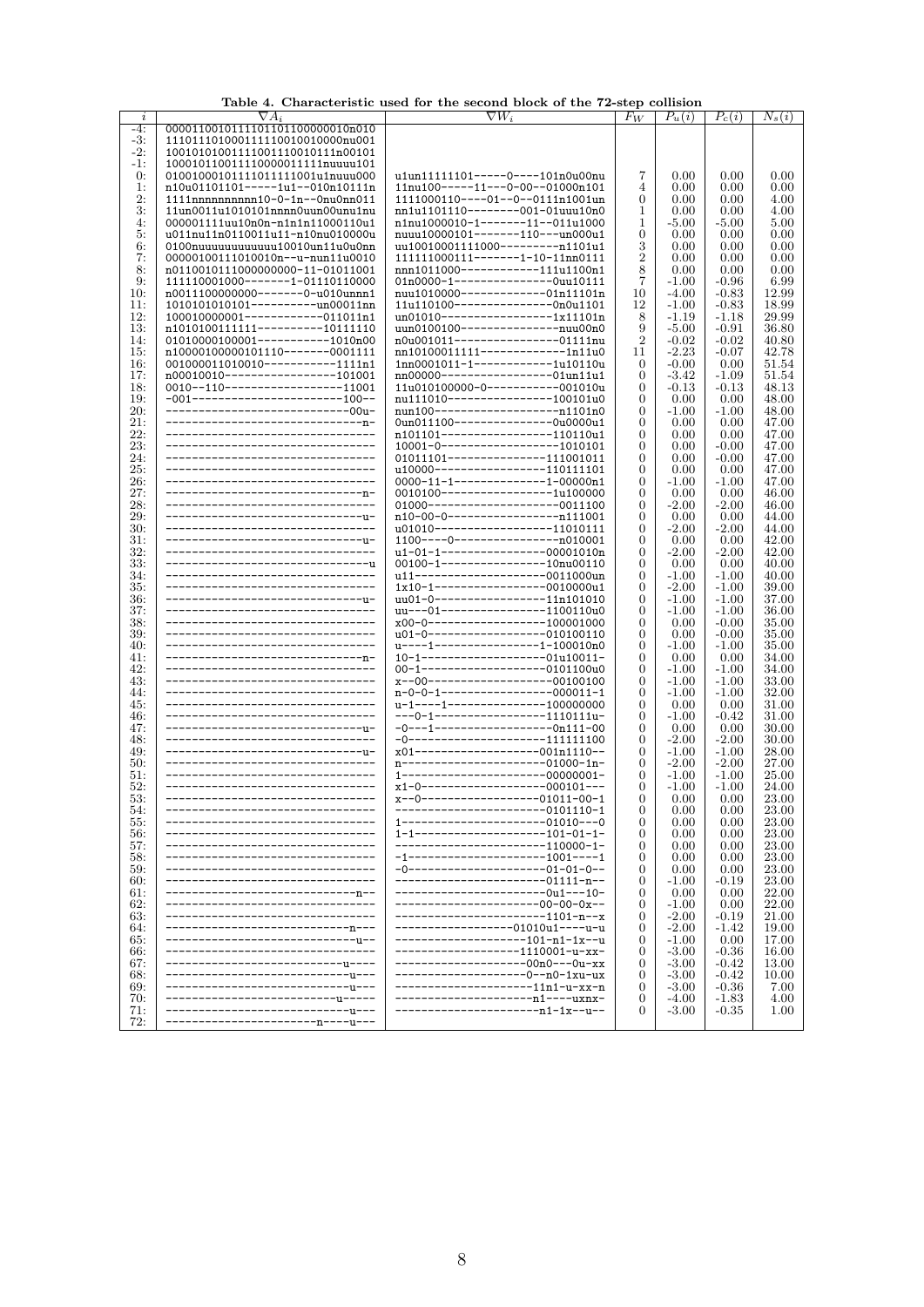| $\imath$ | $\nabla A_i$                          | $\nabla W_i$                             | $F_W$            | $P_u(i)$ | $P_c(i)$        | $N_s(i)$ |
|----------|---------------------------------------|------------------------------------------|------------------|----------|-----------------|----------|
| $-4:$    | 00001111010010111000011111000011      |                                          |                  |          |                 |          |
| -3:      | 01000000110010010101000111011000      |                                          |                  |          |                 |          |
| $-2:$    | 01100010111010110111001111111010      |                                          |                  |          |                 |          |
| $-1:$    | 111011111110011011010101110001001     |                                          |                  |          |                 |          |
| 0:       | 01100111010001010010001100000001      | n00n00000000--------1010nuu1010          | 8                | $-0.50$  | 0.00            | 0.00     |
| 1:       | u0nu11111011------0--101111n1101      | n1nu000----------------10u1n10un         | 7                | $-0.09$  | -0.08           | 0.08     |
| 2:       | u01n1110100100----1-0--nnn10101n      | 00nu0101-------1-------00110u010         | 4                | 0.00     | 0.00            | 5.40     |
| 3:       | 010u01001111111101n--u--100nuu0n0     | 001110011111-----------10n0100nu         | 5                | $-0.11$  | $-0.05$         | 9.40     |
| 4:       | nn1n1n0000001nnn---0--n110000000      | uu0u10101---------------1uuu10u1         | 3                | $-1.00$  | $-1.00$         | 14.29    |
| 5:       | 10u100uu1un10-100n--u-011u000u00      | n1nn0011-10--------------10n1110         | $\boldsymbol{2}$ | 0.00     |                 | 16.29    |
|          |                                       |                                          | $\overline{2}$   |          | 0.00<br>$-2.23$ |          |
| 6:       | 0n0001000011n0n110--u-1010000010      | uuun11000111--------------un101n0        |                  | $-2.23$  |                 | 18.29    |
| 7:       | n1u1111100n00101uu01-nnn-1u11001      | un101111011011--1--------u0110u0         | 1                | $-2.00$  | $-2.00$         | 18.05    |
| 8:       | Onnn1110nnn1110u1n0u0-100u0nun00      | 1000010111010100--------0un0001          | 1                | $-2.00$  | $-2.00$         | 17.05    |
| 9:       | 101unnnnnnnnnnnnnnnn0-0101110u1       | unu000010100----------------1001u0       | 4                | 0.00     | 0.00            | 16.05    |
| 10:      | 1011011111000000--1100u--100u110      | 10u000001101-00----------un01001         | $\overline{2}$   | $-1.00$  | $-1.00$         | 20.05    |
| 11:      | 11000100001101111100unn--11n111n      | unn1001001011011---------n-1000n         | 5                | $-1.00$  | $-1.00$         | 21.05    |
| 12:      | n1110111100111111-----01110111n1      | 00u010011111--------------x1u0110        | 14               | $-3.11$  | 0.00            | 25.05    |
| 13:      | 00101000001-----------11---100n1      | un001010----------------------001-0u     | 13               | $-5.00$  | $-1.83$         | 35.94    |
| 14:      | u0010000100----------------10-nn      | nnu1111---------------------xun00n1      | $\boldsymbol{2}$ | $-3.00$  | $-1.00$         | 43.94    |
| 15:      | 11110011010000000----------11n10      | u0n011100000-------------0-010un         | 11               | $-3.93$  | $-1.50$         | 42.94    |
| 16:      | n1001110111111--------------0011      | nn1101000---------------111u-0n0         | 0                | $-0.00$  | 0.00            | 50.01    |
| 17:      | $11110100$ ----------------------1n1  | 1uu011101-----------------u11100u        | $\mathbf{0}$     | $-0.01$  | 0.00            | 50.01    |
| 18:      | n10--------------------------010      | uu00001-----------------1-un01n1         | 0                | $-1.00$  | $-0.91$         | 50.00    |
| 19:      | --1------------------------------     | 10u1100-----------------0-1-111u         | 0                | 0.00     | 0.00            | 49.00    |
| 20:      | ----------------------------          | uu100011-----------------10000n1         | $\overline{0}$   | $-1.00$  | $-1.00$         | 49.00    |
| 21:      | --------------------------------p-    | nun010-0-------------------u11-0n1       | 0                | $-2.00$  | $-2.00$         | 48.00    |
|          |                                       |                                          |                  |          |                 |          |
| 22:      |                                       | $1un111-1-----------u-101u1$             | 0                | $-1.00$  | $-1.00$         | 46.00    |
| 23:      |                                       | u100011-----------------0-1011u0         | 0                | $-1.00$  | $-1.00$         | 45.00    |
| 24:      | ---------------------------------     | 10110-1-----------------11010010         | 0                | 0.00     | $-0.00$         | 44.00    |
| 25:      | ---------------------------           | 00000-0-----------------0-110000         | 0                | 0.00     | 0.00            | 44.00    |
| 26:      | ---------------------------------     | n00110-------------------1101001         | 0                | 0.00     | 0.00            | 44.00    |
| 27:      | ---------------------                 | $0010 - 10$ --------------------0-0n0    | 0                | $-1.00$  | $-1.00$         | 44.00    |
| 28:      |                                       | $1110-00$ -----------------------001101  | 0                | 0.00     | 0.00            | 43.00    |
| 29:      | --------------------------------      | $10101$ -------------------0-1--110      | $\overline{0}$   | $-2.00$  | $-2.00$         | 43.00    |
| 30:      |                                       | u11-0------------------------u011101     | $\mathbf{0}$     | 0.00     | 0.00            | 41.00    |
| 31:      | ---------------------------------     | u00-11-1------------------100000         | 0                | $-2.00$  | $-2.00$         | 41.00    |
| 32:      |                                       | 1101---1---------------10u-00011         | 0                | 0.00     | 0.00            | 39.00    |
| 33:      | --------------------------------      | n1-00-0-------------------1-1011u        | $\mathbf{0}$     | $-2.00$  | $-2.00$         | 39.00    |
| 34:      |                                       | $01-01-1-----$ ----------------0un11011  | $\mathbf{0}$     | 0.00     | 0.00            | 37.00    |
| 35:      | --------------------------            | n00---------------------00-010un         | $\mathbf{0}$     | $-1.00$  |                 |          |
|          | ---------------------------           |                                          |                  |          | $-1.00$         | 37.00    |
| 36:      |                                       | $0x1$ --------------------1000110n1      | $\mathbf{0}$     | $-2.00$  | $-1.00$         | 36.00    |
| 37:      |                                       | ux01-1------------------1u-00100         | 0                | $-1.00$  | 0.00            | 34.00    |
| 38:      | --------------------------------      | $nn---01---------0101001n1$              | 0                | $-1.00$  | $-1.00$         | 33.00    |
| 39:      |                                       | $x11-1$ ---------------------1001110     | $\overline{0}$   | 0.00     | 0.00            | 32.00    |
| 40:      | -------------------------             | x10-0--------------------01111001        | 0                | $-1.00$  | $-1.00$         | 32.00    |
| 41:      | --------------------------            | $u$ ----1-------------------10-01n0      | 0                | $-1.00$  | $-1.00$         | 31.00    |
| 42:      |                                       | 1------1----------------0u10001-         | 0                | 0.00     | $-0.00$         | 30.00    |
| 43:      | ----------------------------          | $10-1$ ----------------------1-110u-     | $\overline{0}$   | $-1.00$  | $-1.00$         | 30.00    |
| 44:      |                                       | x--11--------------------10-11011        | 0                | $-1.00$  | $-1.00$         | 29.00    |
| 45:      | ---------------------------           | u-0-1-0-----------------0---00-0         | 0                | $-1.00$  | $-1.00$         | 28.00    |
| 46:      |                                       | n-1----1-----------------100000-1        | 0                | 0.00     | 0.00            | 27.00    |
| 47:      | --------------------------------      | ---1---------------------00001n-         | $\overline{0}$   | $-1.00$  | $-0.42$         | 27.00    |
| 48.      |                                       | $---1------------0-u-00-1-$              | $\mathbf{0}$     | 0.00     | $-0.00$         | 26.00    |
| 49.      | --------------------------------      | $-1$ ---------------------000-10-01      | $\mathbf{0}$     | $-2.00$  | $-2.00$         | 26.00    |
| 50:      |                                       | x01----------------------0u0010--        | $\overline{0}$   | $-1.00$  | $-1.00$         | 24.00    |
|          | ---------------------------------     | u---------------------0-1110-1u-         | 0                | $-2.00$  |                 |          |
| 51:      | ---------------------------           |                                          |                  |          | $-2.00$         | 23.00    |
| 52:      |                                       | 0----------------------00010-10-         | $\mathbf{0}$     | $-1.00$  | $-1.00$         | 21.00    |
| 53.      | ---------------------------           | $x0$ --------------------1--0-00---      | 0                | $-1.00$  | $-1.00$         | 20.00    |
| 54.      |                                       | x--0-------------------1011-0---         | $\mathbf{0}$     | 0.00     | 0.00            | 19.00    |
| 55:      |                                       | --------------------01--01-1             | $\mathbf{0}$     | 0.00     | 0.00            | 19.00    |
| 56:      |                                       | $1 - -$<br>--------------------01011---0 | 0                | 0.00     | 0.00            | 19.00    |
| 57:      |                                       | 0-1---------------------11-10-1-         | 0                | 0.00     | 0.00            | 19.00    |
| 58:      |                                       | ------------------111-01-0-              | $\overline{0}$   | 0.00     | 0.00            | 19.00    |
| 59:      |                                       | -------------------------1-----0         | 0                | 0.00     | 0.00            | 19.00    |
| 60:      |                                       | -0---------------------11-0-----         | 0                | 0.00     | 0.00            | 19.00    |
| 61:      |                                       | ------------------------1-n--            | 0                | $-1.00$  | -0.19           | 19.00    |
| 62:      | ----------- <u>n</u> --               | ------------------0u1---10-              | $\overline{0}$   | 0.00     | 0.00            | 18.00    |
| 63:      |                                       | --------------0--11-0x--                 | $\theta$         | $-1.00$  | 0.00            | 18.00    |
| 64:      |                                       | ------------------1-1-10-n--x            | 0                | $-2.00$  | $-0.19$         | 17.00    |
| 65:      |                                       | -----------00u1----n-x                   | $\overline{0}$   | $-2.00$  | $-0.42$         | 15.00    |
| 66:      | -------------- <u>n</u> --            | ------------------00-u---x--u            | $\mathbf{0}$     | $-1.00$  | $-0.00$         | 13.00    |
| 67:      |                                       | -----------------1--11-n-xx-             | 0                | $-3.00$  | $-0.36$         | 12.00    |
| 68:      | ---------------------- <u>n</u> ----  | -----------------------u0---0n-xx        | $\mathbf{0}$     | $-3.00$  | $-0.42$         | 9.00     |
|          |                                       |                                          | $\mathbf{0}$     |          |                 |          |
| 69:      | --------------- <u>n</u> ---          | ----------------1-u0-0xn-ux              |                  | $-3.00$  | $-0.42$         | 6.00     |
| 70:      | ------------------------ <u>n</u> --- | -------------------u1-n-xx-u             | $\mathbf{0}$     | $-3.00$  | $-0.36$         | 3.00     |
| 71:      | ----------- <u>n</u> -----            | --------------u-----nxxx-                | $\mathbf{0}$     | $-4.00$  | $-0.91$         | 0.00     |
| 72:      | --------------------- <u>n</u> ----   | -----------------u---x--u--              | $\overline{0}$   | $-1.00$  | $-0.00$         | 0.00     |
| 73:      |                                       |                                          |                  |          |                 |          |

Table 5. Characteristic used for the first block of the 73-step collision